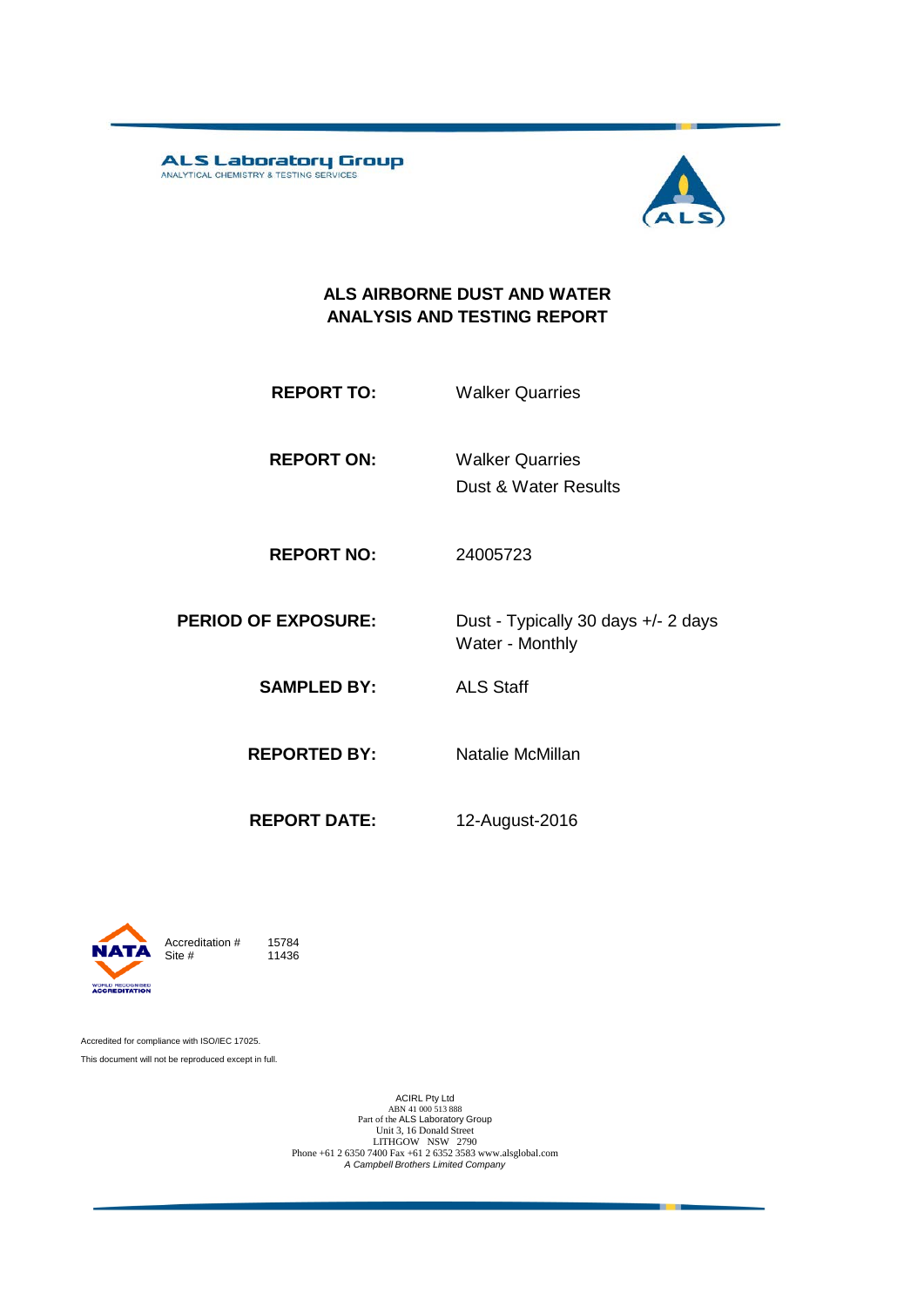# **ALS AIRBORNE DUST ANALYSIS AND TESTING REPORT**



## **WALKER QUARRY**

| Month          | Aug-16    |
|----------------|-----------|
| Date Replaced  | 7/07/2016 |
| Date Collected | 8/08/2016 |

#### **DUST DEPOSITION RESULTS**

(g/m²/month)

| <b>GAUGE NO.</b> | <b>INSOLUBLE SOLIDS</b> | *COMBUSTIBLE MATTER | **ASH |
|------------------|-------------------------|---------------------|-------|
| DG#1             | 0.4                     | 0.3                 | 0.1   |
| DG#2             | 3.2                     | 2.3                 | 0.9   |
| DG#3             | 1.0                     | 0.2                 | 0.8   |
| DG#4             | 0.7                     | 0.3                 | 0.4   |

No. of days exposed: 32

\* Result Calculated \*\* Incombustible Matter Analysed in accordance with AS3580.10.1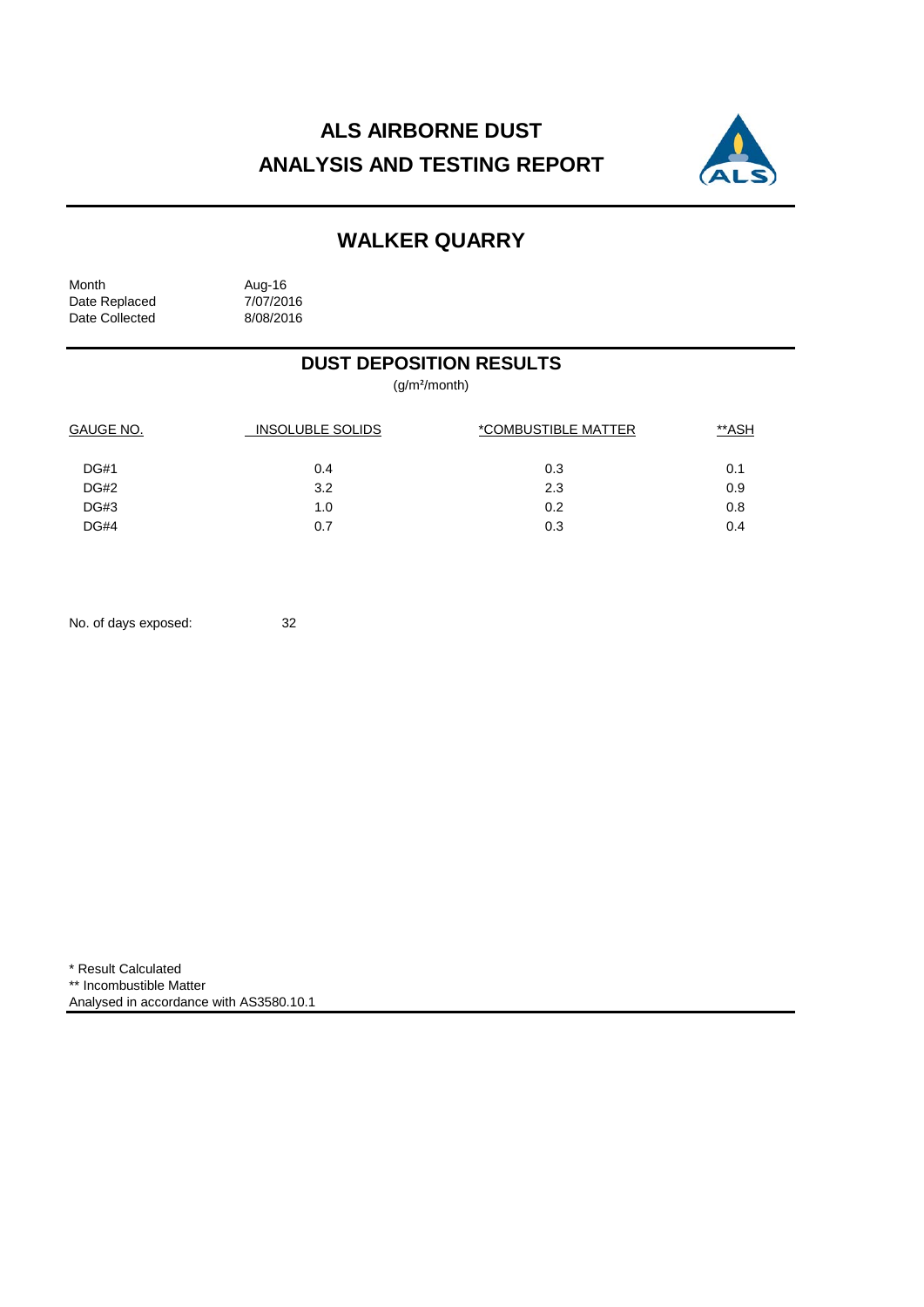# **ALS AIRBORNE DUST ANALYSIS AND TESTING REPORT**



### **WALKER QUARRY**

Month Aug-16<br>Date Replaced 7/07/2016 Date Replaced 7/07/2016<br>Date Collected 8/08/2016 Date Collected

#### **DUST GAUGE OBSERVATION**

| <b>GAUGE</b> | <b>ANALYSIS OBSERVATIONS</b>                                                            |  |  |  |  |
|--------------|-----------------------------------------------------------------------------------------|--|--|--|--|
| <b>DG#1</b>  | Clear, insects, organic matter, fine brown/grey dust & coarse<br>brown/black/green dust |  |  |  |  |
| <b>DG#2</b>  | Slightly cloudy, insects, organic matter, fine brown dust &<br>coarse brown/black dust  |  |  |  |  |
| <b>DG#3</b>  | Clear, organic matter, fine grey dust & coarse brown/black<br>dust                      |  |  |  |  |
| <b>DG#4</b>  | Clear, insects, organic matter, fine brown dust & coarse<br>brown/black dust            |  |  |  |  |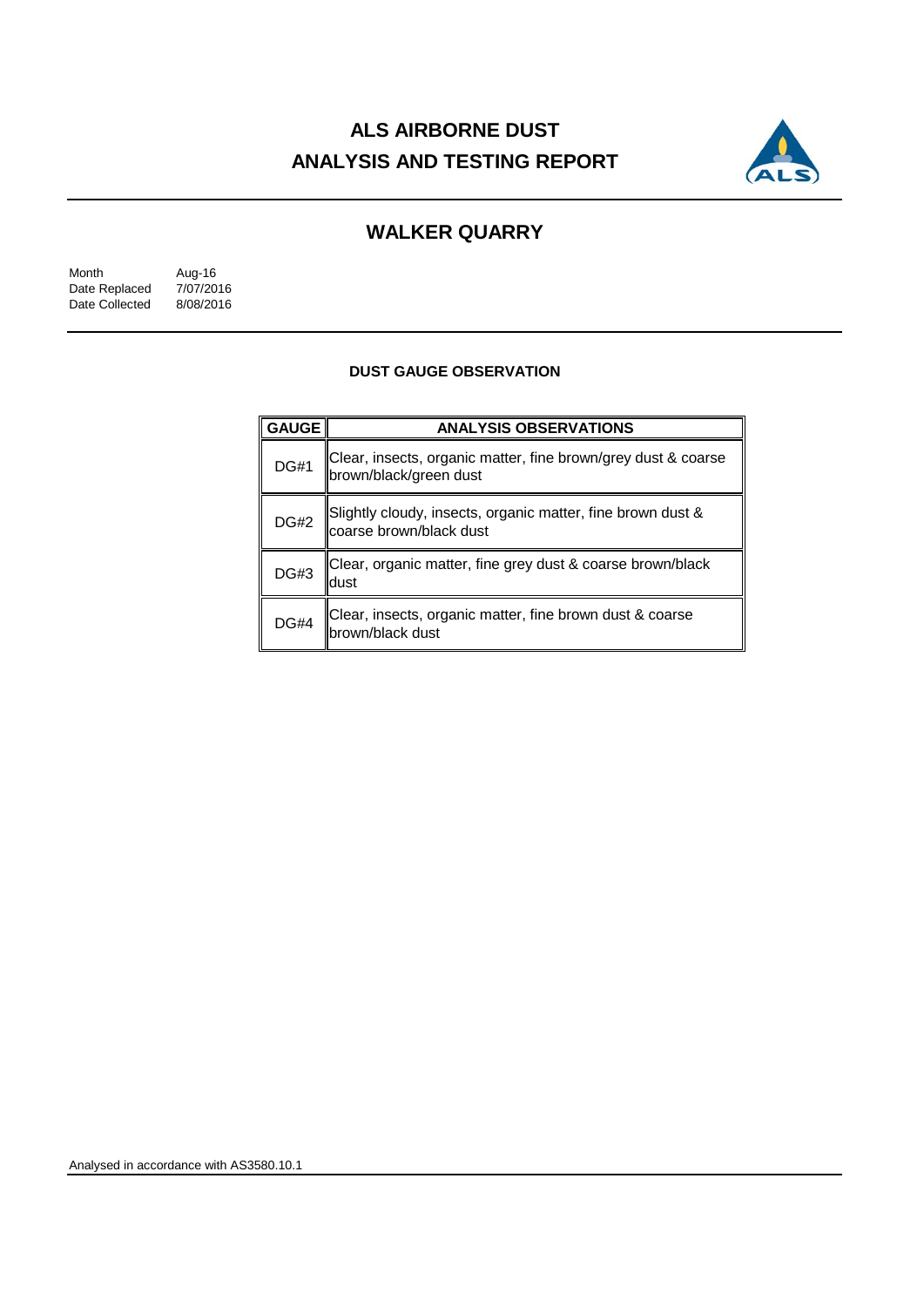

## **ALS AIRBORNE DUST**

|                   |                                   | Dust Gauge No 1                               | Dust Gauge No 2                   |                                        | Dust Gauge No 3                   |                                        | Dust Gauge No 4            |                                        |
|-------------------|-----------------------------------|-----------------------------------------------|-----------------------------------|----------------------------------------|-----------------------------------|----------------------------------------|----------------------------|----------------------------------------|
| Date<br>Collected | <b>Insoluble</b><br><b>Solids</b> | <b>Rolling 12</b><br><b>months</b><br>Average | <b>Insoluble</b><br><b>Solids</b> | <b>Rolling 12</b><br>months<br>Average | <b>Insoluble</b><br><b>Solids</b> | <b>Rolling 12</b><br>months<br>Average | Insoluble<br><b>Solids</b> | <b>Rolling 12</b><br>months<br>Average |
| $Jul-15$          |                                   | 0.00                                          | 2.9                               | 2.48                                   |                                   | 0.00                                   | 1.5                        | 1.69                                   |
| Aug-15            |                                   | 0.00                                          | 3.8                               | 2.69                                   |                                   | 0.00                                   | 0.5                        | 1.53                                   |
| Sep-15            |                                   | 0.00                                          | 1.3                               | 2.72                                   |                                   | 0.00                                   | 2.2                        | 1.60                                   |
| $Oct-15$          |                                   | 0.00                                          | 0.3                               | 2.66                                   |                                   | 0.00                                   | 0.6                        | 1.53                                   |
| <b>Nov-15</b>     |                                   | 0.00                                          | 3.7                               | 2.67                                   |                                   | 0.00                                   | 1.3                        | 1.53                                   |
| $Dec-15$          |                                   | 0.00                                          | 0.9                               | 2.60                                   |                                   | 0.00                                   | 0.8                        | 1.53                                   |
| $Jan-16$          |                                   | 0.00                                          | 1.1                               | 2.58                                   |                                   | 0.00                                   | 8.3                        | 1.95                                   |
| Feb-16            |                                   | 0.00                                          | 0.6                               | 2.31                                   |                                   | 0.00                                   | 14.4                       | 3.03                                   |
| Mar-16            |                                   | 0.00                                          | 0.7                               | 1.96                                   |                                   | 0.00                                   | 1.6                        | 2.98                                   |
| Apr-16            |                                   | 0.00                                          | 0.9                               | 1.79                                   |                                   | 0.00                                   | 5.3                        | 3.26                                   |
| May-16            |                                   | 0.00                                          | 0.4                               | 1.65                                   | 1.1                               | 0.00                                   | 0.5                        | 3.24                                   |
| $Jun-16$          | 0.7                               | 0.00                                          | 5.4                               | 1.83                                   | 1.3                               | 0.00                                   | $\Omega$                   | 3.08                                   |
| Jul-16            | 1.2                               | 0.00                                          | 4.6                               | 1.98                                   | 0.3                               | 0.00                                   | 19.5                       | 4.58                                   |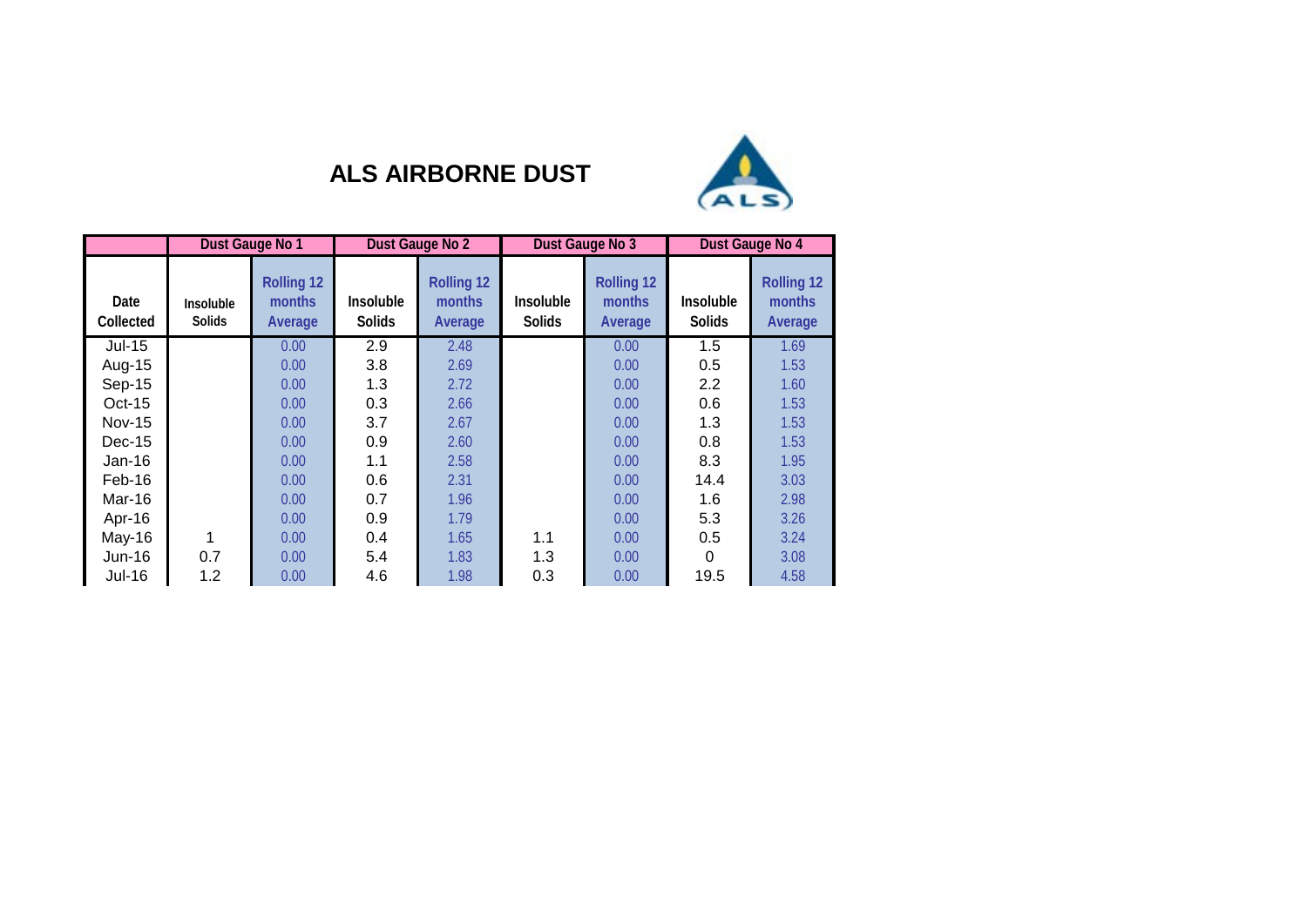# **ALS WATER ANALYSIS AND TESTING REPORT**



|                                          | <b>Units</b>    |                            |                  |  |  |
|------------------------------------------|-----------------|----------------------------|------------------|--|--|
| ALS Sydney Report No.                    |                 | ES1617405                  |                  |  |  |
| Date of Sample                           |                 | 8/08/2016                  |                  |  |  |
| <b>Site Reference</b>                    |                 | Cox's U/S                  | Cox's D/S        |  |  |
| <b>Site Reference</b>                    |                 | SD <sub>3</sub>            | SD <sub>4</sub>  |  |  |
| Sampled by                               |                 | D. Shawcross & S. McMillan |                  |  |  |
| <b>General Comments/</b><br>Observations |                 | Clear, High Flow           | Clear, High Flow |  |  |
| Time                                     | 24 Hr           | 9:00                       | 9:50             |  |  |
| Temperature                              | $\rm ^{\circ}C$ | 9.2                        | 8.7              |  |  |
| pH                                       | pH Unit         | 8.24                       | 8.41             |  |  |
| <b>Electrical Conductivity</b>           | $\mu$ S/cm      | 840                        | 803              |  |  |
| <b>Total Suspended Solids</b>            | mg/L            | < 5                        | $5$              |  |  |
| Sulphur Sulphate (SO4)                   | mg/L            | 149                        | 141              |  |  |
| <b>Dissolved Metals by ICP-MS</b>        |                 |                            |                  |  |  |
| Manganese                                | mg/L            | 0.031                      | 0.019            |  |  |
| Iron                                     | mg/L            | 0.12                       | 0.13             |  |  |
| Oil & Grease                             | mg/L            | $5$                        | $5$              |  |  |

## **WALKER QUARRY**